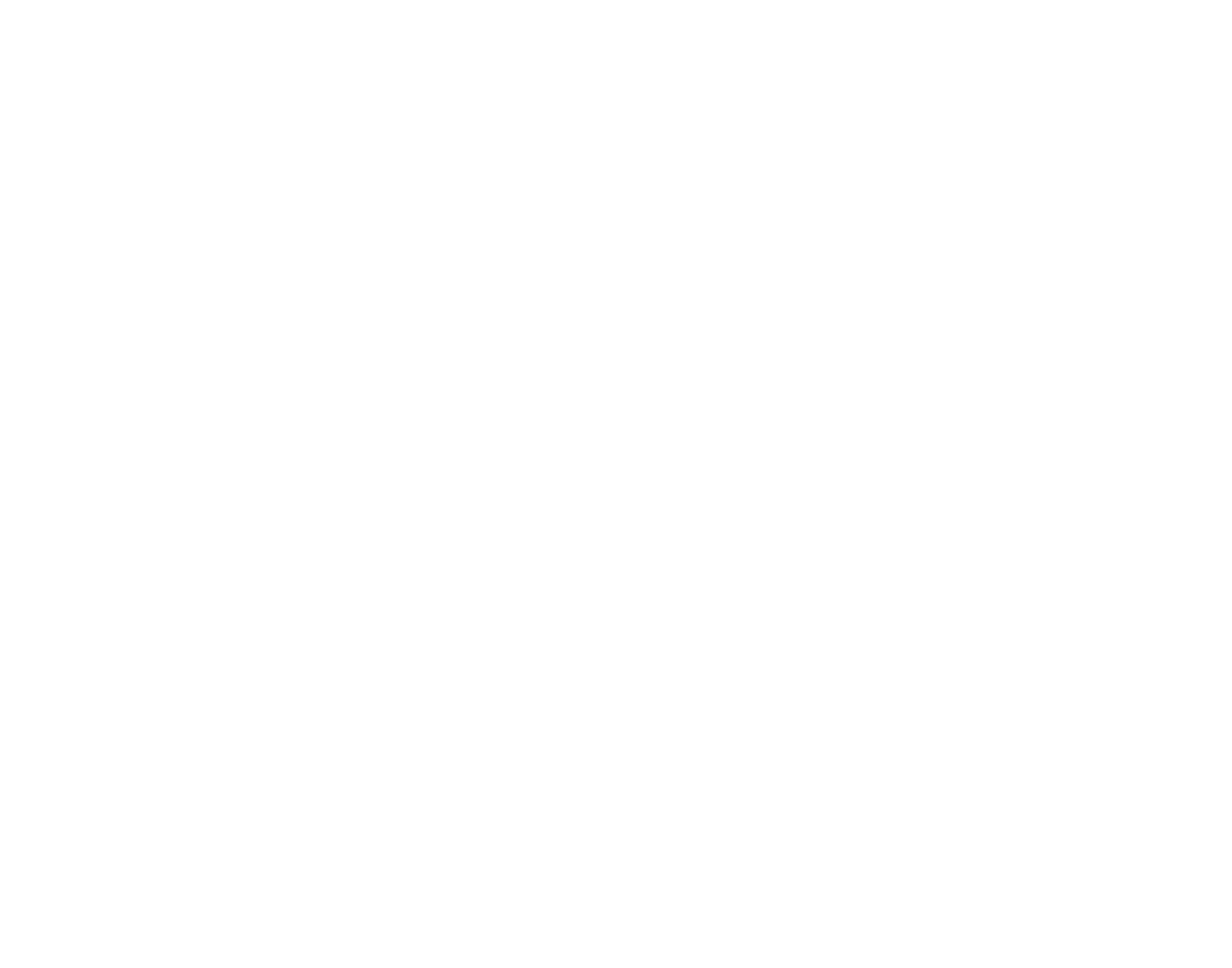

A honeybee is an insectwith four wings, six legs, and a furry body.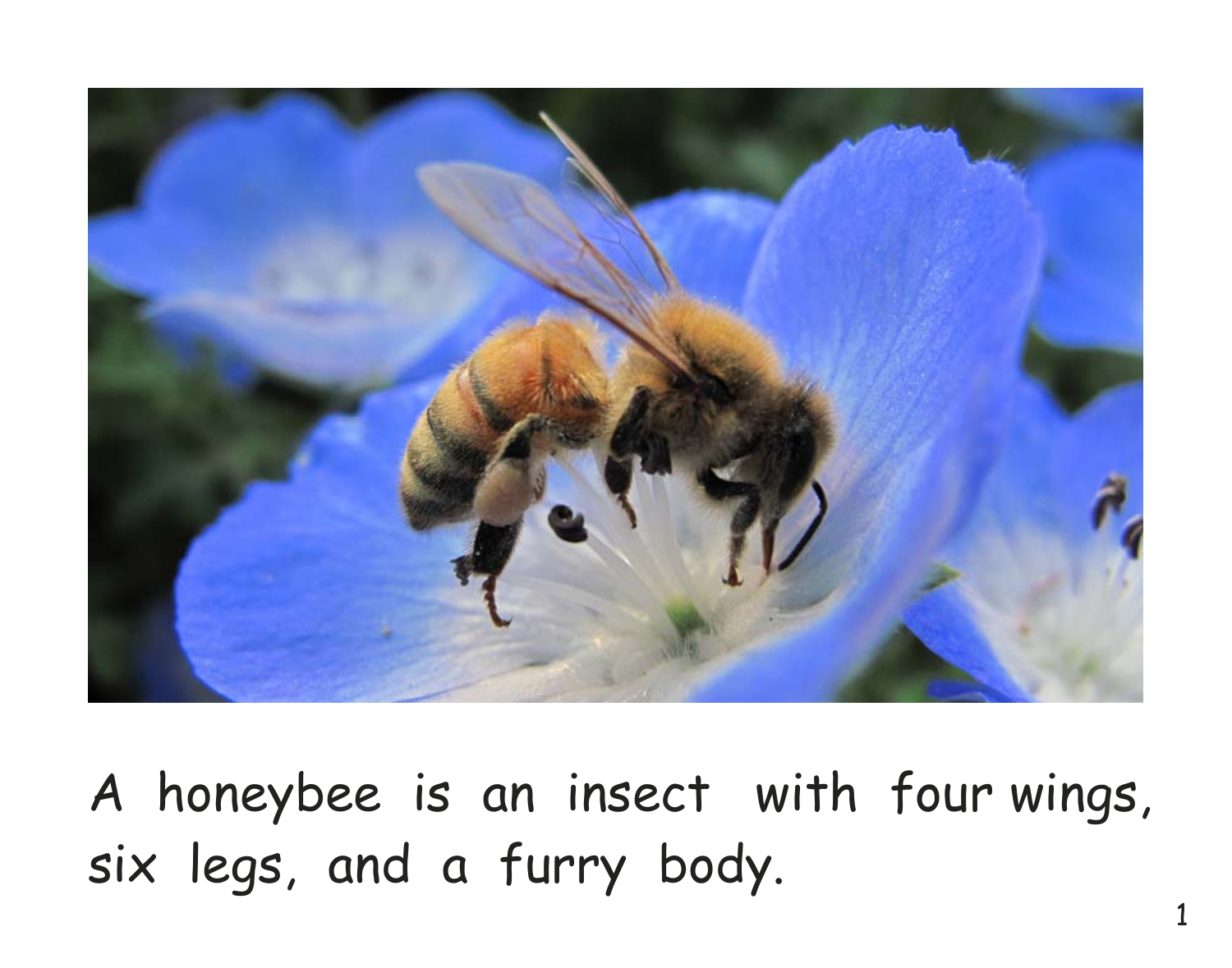

Honeybeesare one of the most common kinds of bees. They live in hives. Bees lay eggs, store food and make honey inside their hive.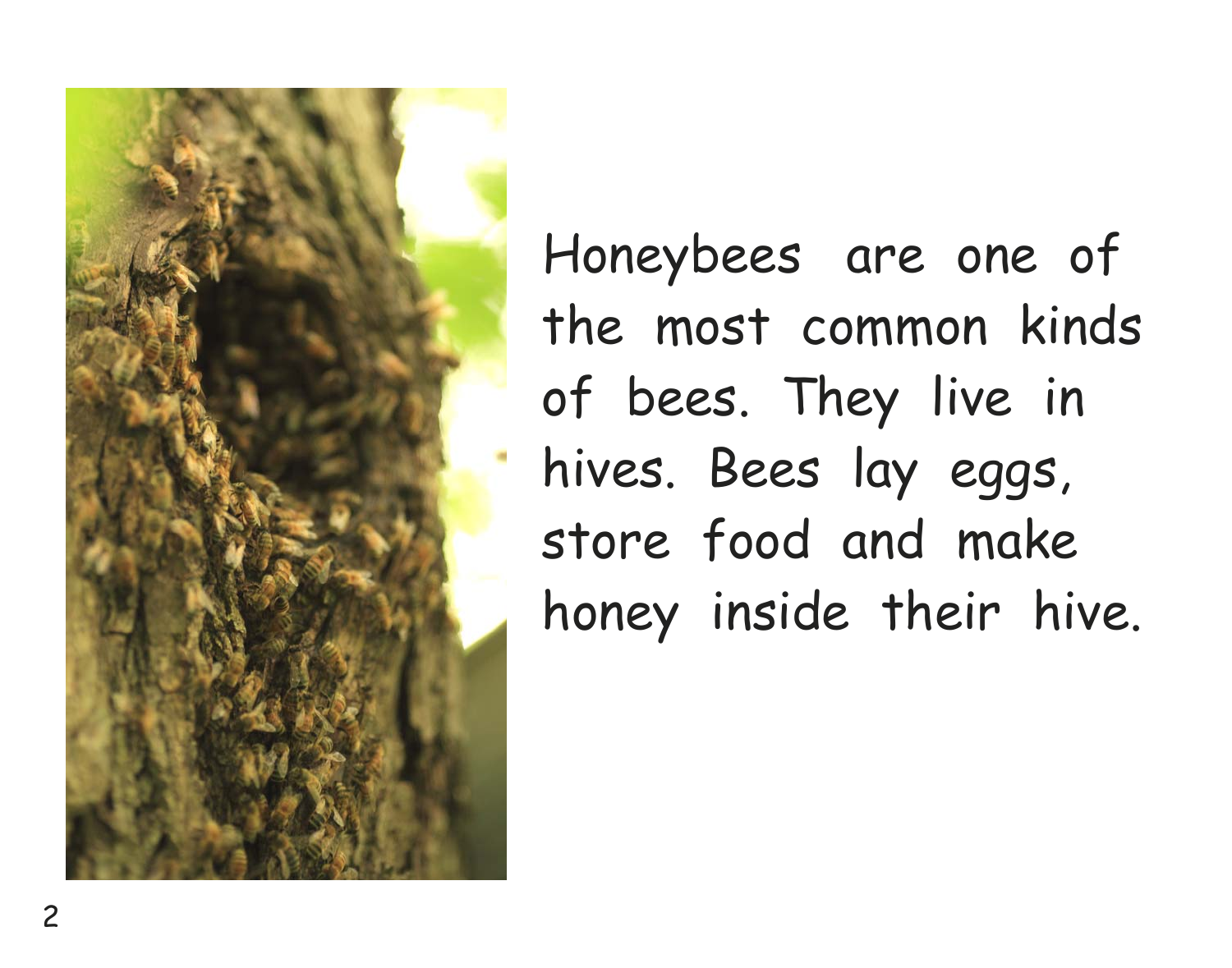

Honeybees live in the wild, but they can also live in hives made by people, like this one. This is called a hive box.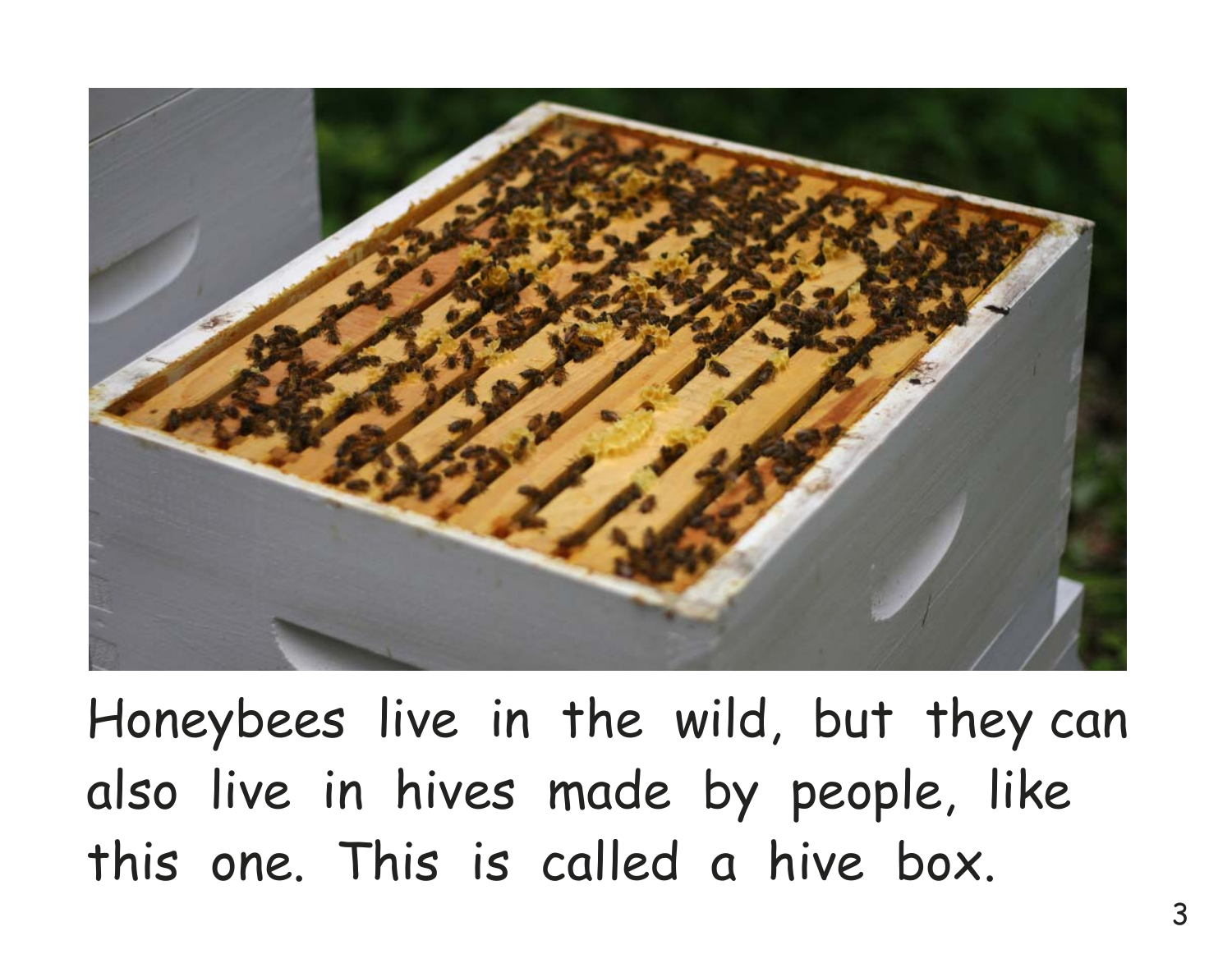

There are three kinds of bees, queens, drones and workers.

Queens make all the babies and drones help the queen make the babies.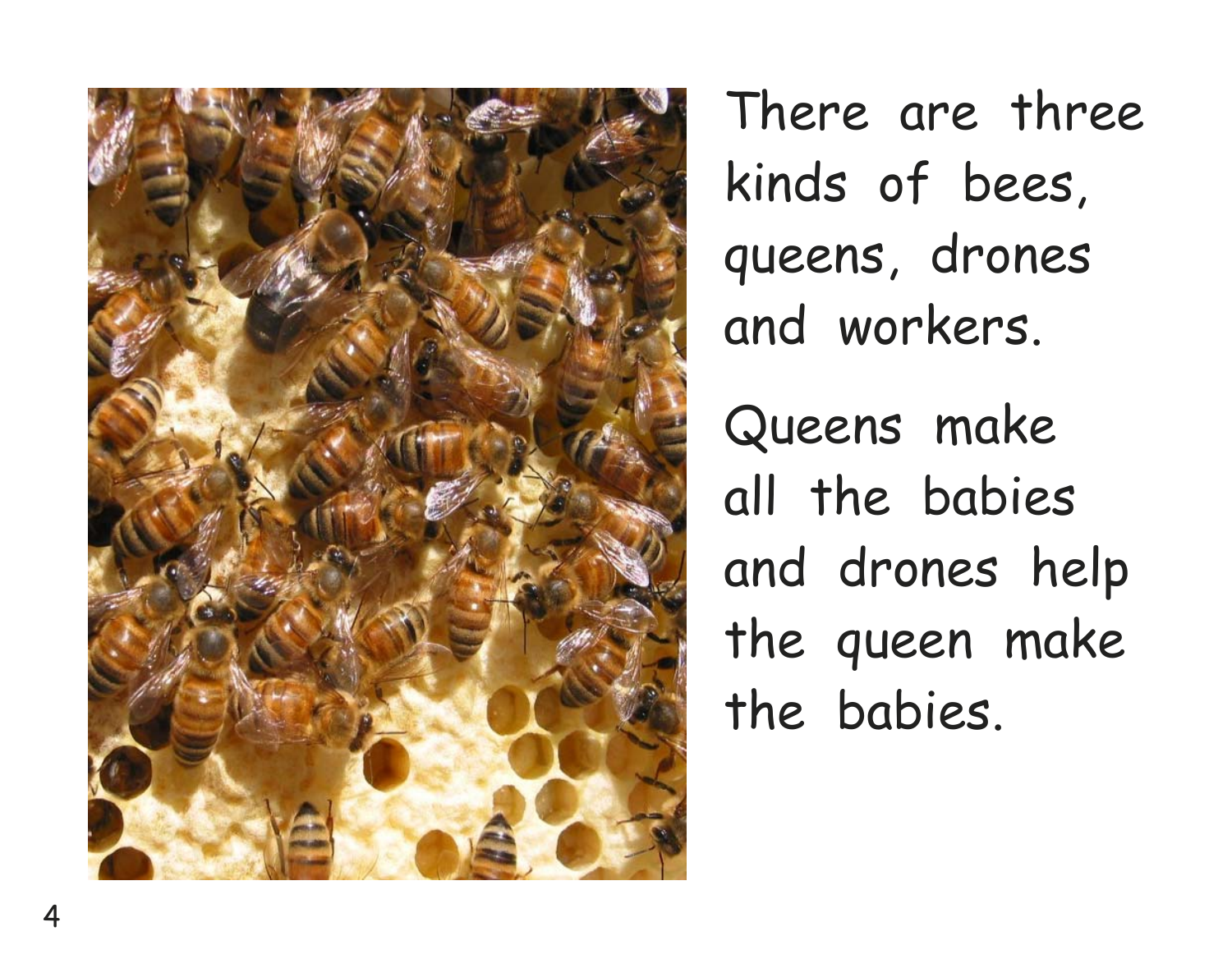

Worker bees get nectarfrom flowers. Bees use nectar to make honey. Worker bees have to visit over two million flowers to make just one pound of honey!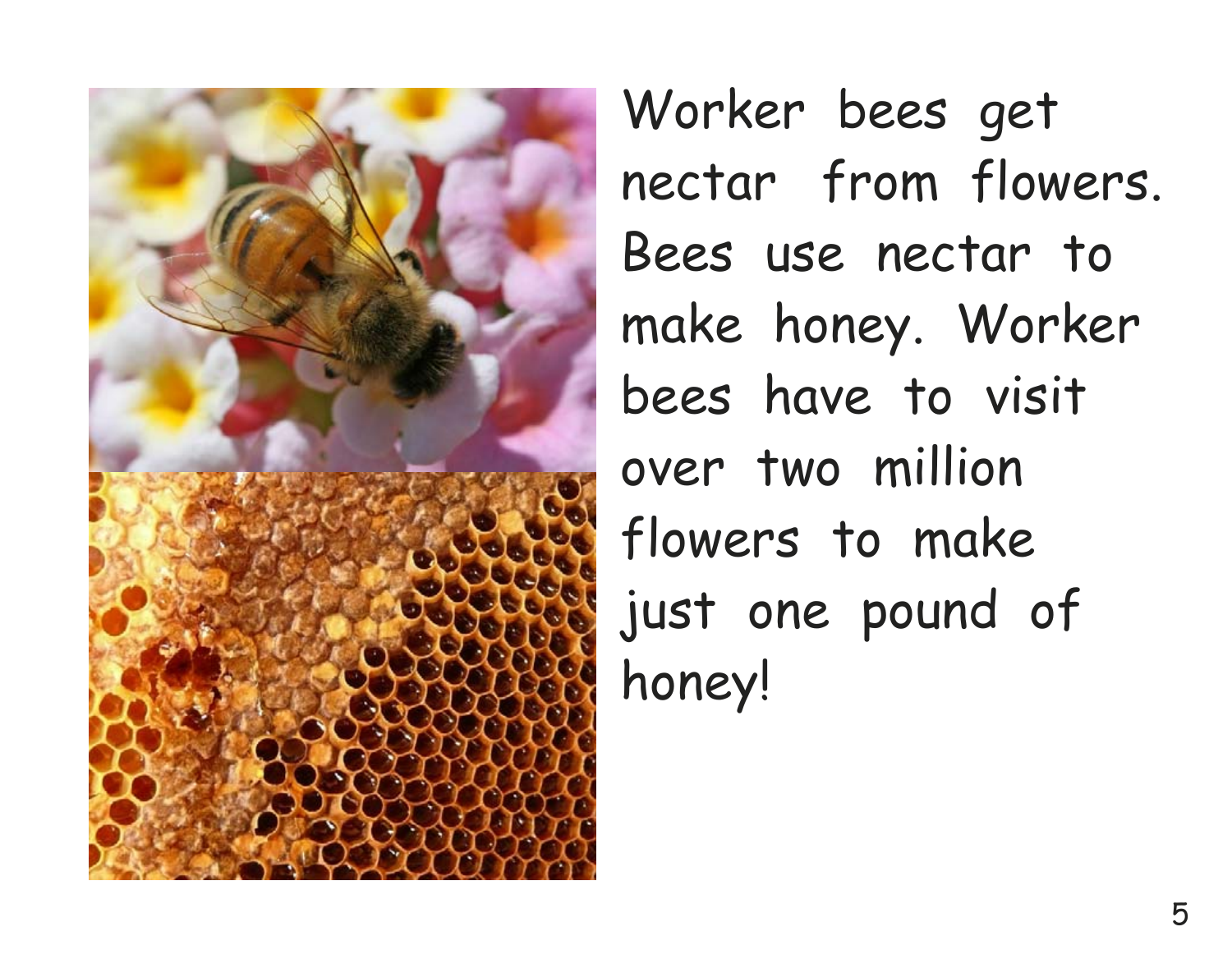

Worker bees also get pollen from flowers. Bees spread pollen from flower to flower which helps them grow.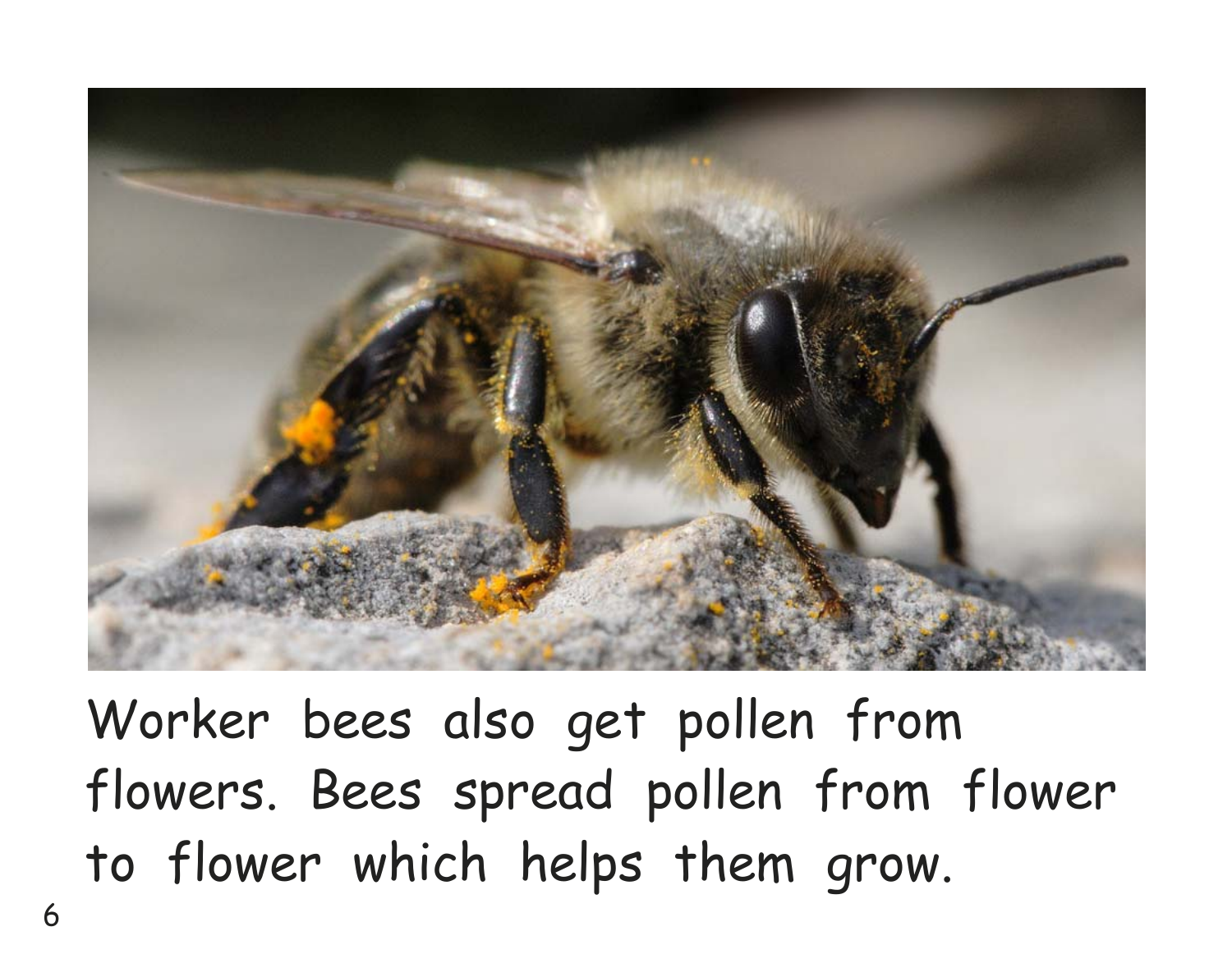

dancing bee

Bees help each other find pollen and nectar by doing a dance in their hive.

The bees listen to the dance with tiny hairs on their heads.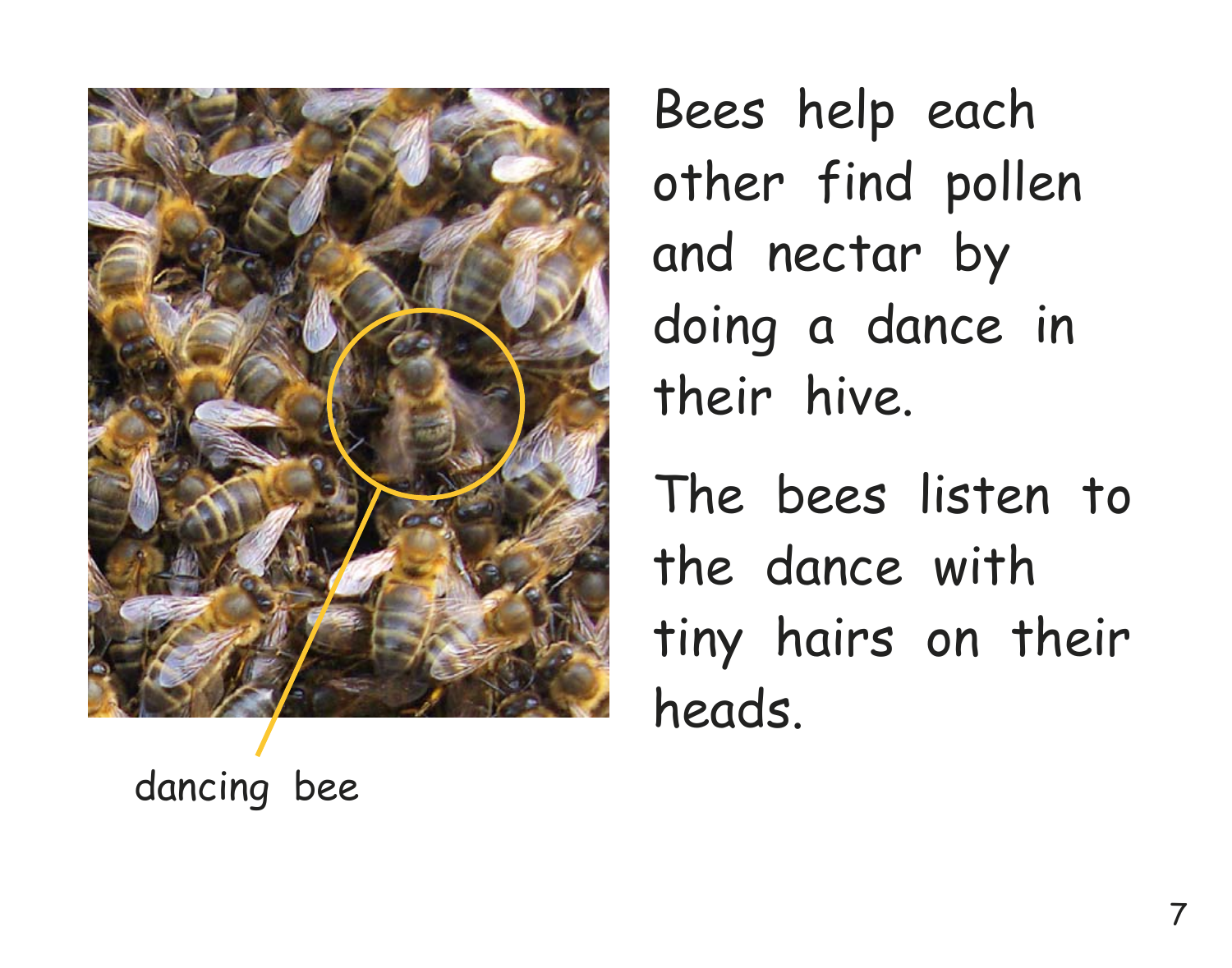

Honeybees live short lives, but the work they do is very important. We can thank bees for helping our plants make food and for their sweet honey!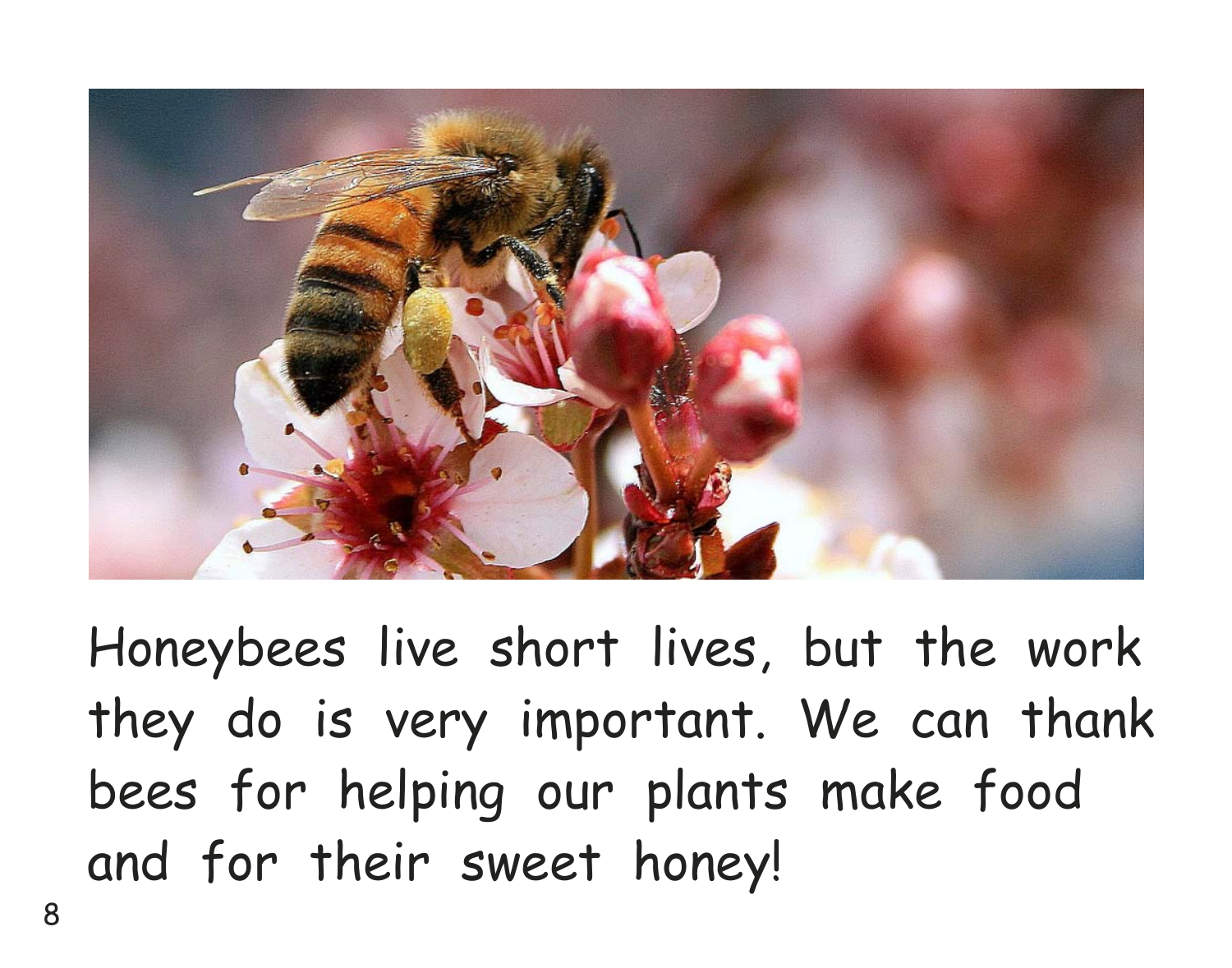The Mustard Seed Books project uses an open-source, Wikipedia-type strategy, leveraging public expertise to create and refine a set of high-quality books that support early reading development. All of the books and pictures are covered by the Creative Commons License (http://creativecommons.org/licenses/by-nc-sa/3.0/ ) and are free to print, distribute, and modify for personal or educational use. The books are available at www.mustardseedbooks.org. New titles appear on a regular basis.

There is a blog post on the website so that we can receive and discuss feedback on the books. These books have been revised a number of times, but we'd love to keep improving them. Any feedback is welcome. We also welcome photos or ideas for new books.

Photos for these books come primarily from Flickr (www.flickr.com) and the Morgue File (www.morguefile.com). Both sites are great resources for high-quality publicly accessible photos and for aspiring photographers looking to share their work. All photographs are covered by the Creative Commons License (http://creativecommons.org/licenses/by-nc-sa/3.0/ ).

#### **Photo credits:**

Cover: Antonio Machado; page 1: "Kunihiko N."; page 2: Angie Shyrigh; page 3: Susy Morris; page 4: "dni777"; page 5: Stavros Markopoulos; page 6: Allan Hack, Joan Grifols; page 7: Max Westby; page 8: "October Man"